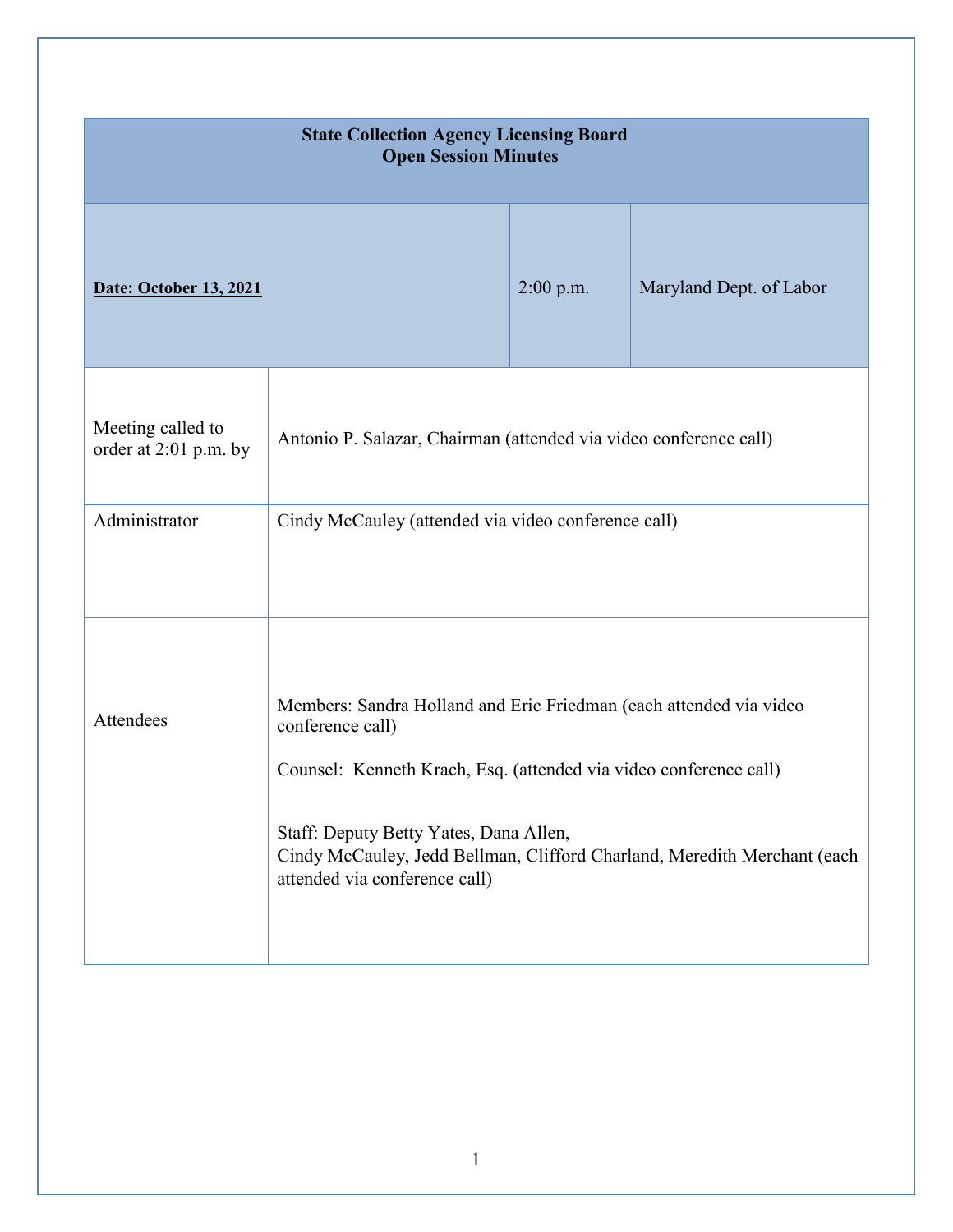| Acknowledgements | Mr. Salazar stated that the notice of the October 13 <sup>th</sup> meeting was posted on<br>the Dept. of Labor Board website on September 24th, and the agenda was<br>posted on the Dept. of Labor/Board website on October 4th, 2021. In<br>addition, he stated that the October 13th, 2021 meeting notice was published<br>in the Maryland Register on October 8, 2021. |
|------------------|---------------------------------------------------------------------------------------------------------------------------------------------------------------------------------------------------------------------------------------------------------------------------------------------------------------------------------------------------------------------------|

| <b>Approval of Minutes</b>              |                                                                                                                                                                                                                                                                                                                                                                                                                                                                                                                                                                                                                                                                                                                                                                                                                                                                                                                                                                 |
|-----------------------------------------|-----------------------------------------------------------------------------------------------------------------------------------------------------------------------------------------------------------------------------------------------------------------------------------------------------------------------------------------------------------------------------------------------------------------------------------------------------------------------------------------------------------------------------------------------------------------------------------------------------------------------------------------------------------------------------------------------------------------------------------------------------------------------------------------------------------------------------------------------------------------------------------------------------------------------------------------------------------------|
| Mr. Salazar                             |                                                                                                                                                                                                                                                                                                                                                                                                                                                                                                                                                                                                                                                                                                                                                                                                                                                                                                                                                                 |
| Discussion                              | Mr. Salazar noted minutes of the 8.10.2021 Board meeting had been<br>circulated for review and asked for questions or comments. There were no<br>questions or comments and on a Holland/Friedman motion, the Board<br>unanimously approved the minutes. In addition Mr. Salazar informed the<br>Board that he received notice on Monday, October 11 <sup>th</sup> 2021 that Susan<br>Hayes had resigned from the Board effective that day. A certificate will be<br>sent to Ms. Hayes in her recognition of her service on the Board. Also, he<br>informed the Board the meeting scheduled for September 21, $\mathbf{S}^{t}$ , 2021, the<br>required advanced publication of the agenda did not occur. He advised the<br>Board that staff had developed a more automated and advanced system so<br>that missed publication shouldn't happen going forward. He apologized to<br>both of the Board and agencies that had been delayed in getting their licenses. |
| Recognition of Public Comments          |                                                                                                                                                                                                                                                                                                                                                                                                                                                                                                                                                                                                                                                                                                                                                                                                                                                                                                                                                                 |
| Mr. Salazar                             |                                                                                                                                                                                                                                                                                                                                                                                                                                                                                                                                                                                                                                                                                                                                                                                                                                                                                                                                                                 |
| Discussion                              | No members of the public were present.                                                                                                                                                                                                                                                                                                                                                                                                                                                                                                                                                                                                                                                                                                                                                                                                                                                                                                                          |
| 1. Non-Depository Licensing Unit Report |                                                                                                                                                                                                                                                                                                                                                                                                                                                                                                                                                                                                                                                                                                                                                                                                                                                                                                                                                                 |
| Ms. Yates                               |                                                                                                                                                                                                                                                                                                                                                                                                                                                                                                                                                                                                                                                                                                                                                                                                                                                                                                                                                                 |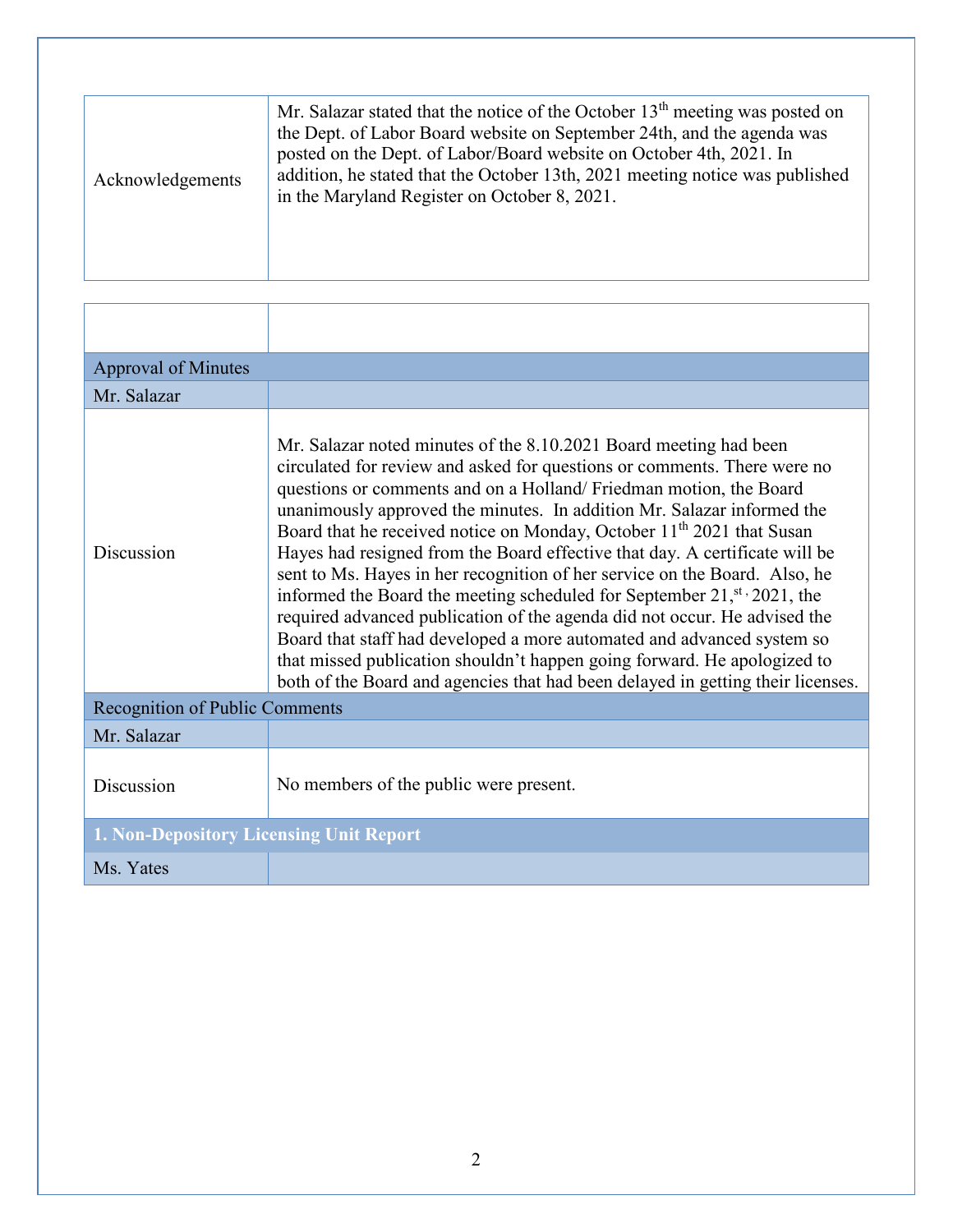|            | Ms. Yates advised there were twenty four applications received. Ms. Yates                                    |
|------------|--------------------------------------------------------------------------------------------------------------|
|            | advised the Board that each entity's application and supporting materials for                                |
|            | licensure had been reviewed and found to satisfy the licensing qualifications.                               |
|            | Ms. Yates proceeded to recommend that the Board issue collection agency                                      |
|            | licenses to:                                                                                                 |
|            |                                                                                                              |
|            | NMLS ID 2067025 Bridger Investment Partners LLC<br>1.)                                                       |
|            | NMLS ID 2175843 Advanced Residential Management,<br>2.)                                                      |
|            | Inc.                                                                                                         |
|            | 3.) NMLS ID 1373339 Kashable LLC                                                                             |
|            | 4.) NMLS ID 2155589 BPW Medical Billing Services,                                                            |
|            | <b>LLC</b>                                                                                                   |
|            | 5.) NMLS ID 2185911 MNS & Associates LLC                                                                     |
|            | NMLS ID 2158612 Heartland Resolution Group, LLC<br>6.)                                                       |
|            | 7.) NMLS ID 2097817<br>Imperial Recovery Consultants, LLC                                                    |
|            | 8.) NMLS ID 1038535 Fairway Capital Recovery, LLC                                                            |
|            | 9.) NMLS ID 1922421 Fairshare Solutions, LLC                                                                 |
|            | 10.) NMLS ID<br>2114370 iBex Receivable Solutions, Inc.                                                      |
|            | 11.) NMLS ID<br>1697594 Future Capital LLC                                                                   |
|            | 12.) NMLS ID<br>1442770 Higher Education Loan Authority of the                                               |
| Discussion | State of Missouri                                                                                            |
|            | 13.) NMLS ID 1697720 Chesapeake Services, LLC                                                                |
|            | 14.) NMLS ID 1733488 Compass Recovery Group, LLC                                                             |
|            | 15.) NMLS ID 1512631 Navient Solutions, LLC (Branch)                                                         |
|            | 16. ) NMLS ID<br>1512635 Navient Solutions, LLC (Branch)                                                     |
|            | 17.) NMLS ID<br>1512632 Navient Solutions, LLC (Branch)                                                      |
|            | 18.) NMLS ID 1512630 Navient Solutions, LLC (Branch)                                                         |
|            | 19.) NMLS ID<br>2211269 Credit Management, LP (Branch)<br>20.) NMLS ID 2169252 Encore Advantage LLC (Branch) |
|            | 21.) NMLS ID 1439501 Carrington Mortgage Services,                                                           |
|            | LLC (Branch)                                                                                                 |
|            | 22.) NMLS ID 2225392 Coast Professional Inc. (Branch)                                                        |
|            | 23.) NMLS ID 2184452 Selene Finance LP (Branch)                                                              |
|            | 24.) NMLS ID 2059325 Uplift, Inc. (Branch)                                                                   |
|            |                                                                                                              |
|            | On a Friedman/Holland motion, which was unanimously approved, the Board                                      |
|            | voted to issue licenses to the 24 recommended applicants.                                                    |
|            |                                                                                                              |
|            | Ms. Yates reported that the following six collection agency licensees                                        |
|            | surrendered their license in the past 60 days.                                                               |
|            | 1.) Brown & Joseph - NMLS ID 1834430 - Branch closure                                                        |
|            | 2.) Mammoth Tech - NMLS ID 1152655 - Branch closure                                                          |
|            | 3.) Mammoth Tech, Inc. - NMLS ID 1820181 - Branch closure                                                    |
|            | 4.) Valley Credit Service Incorporated - NMLS ID 1657115 - Company -                                         |
|            | Company sold/merged                                                                                          |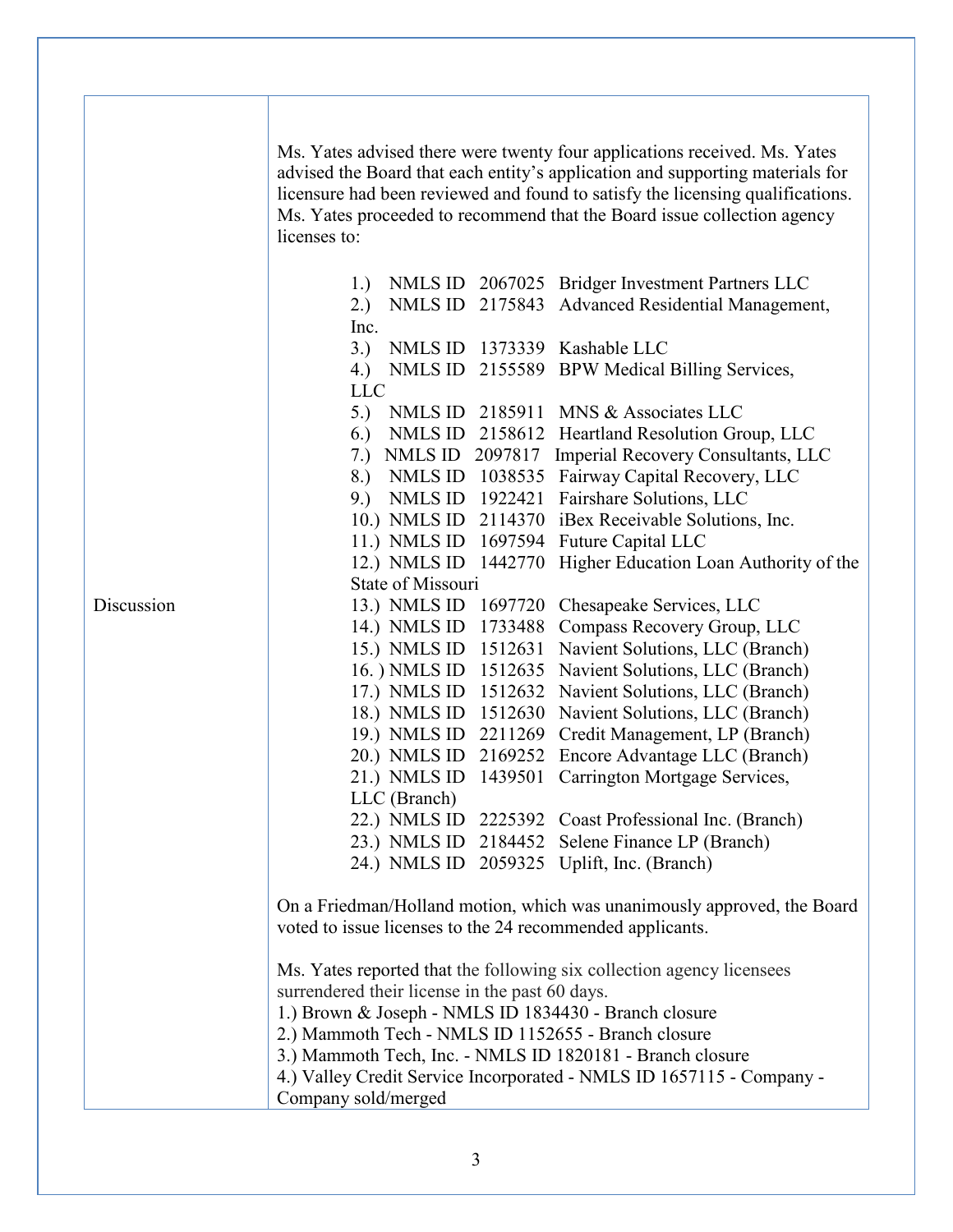| 5.) Valley Credit Service Incorporated - NMLS ID 1784865 - Branch -<br>Company sold/merged |
|--------------------------------------------------------------------------------------------|
| 6.) Delta Management Associates Inc. - NMLS ID 1149068 - Branch -<br>COVID Pandemic.       |
| There are no MOU's this month, so no Closed session is required.                           |
| There are 17 Change in Control approvals for the October 13, 2021 Board<br>meeting:        |
| 1. JCAP Funding LLC (2030483)                                                              |
| 2. Reviver Financial, LLC (1292952)                                                        |
| 3. eCast Settlement Corporation (1710)                                                     |
| 4. Jefferson Capital Systems, LLC (969968)                                                 |
| 5. RentDebt Automated Collections, LLC (980133)                                            |
| 6. DNF Associates LLC (1399535)                                                            |
| 7. Frost-Arnett Company (1124656)                                                          |
| 8. Admin Recovery LLC (1103081)                                                            |
| 9. ARS Portfolio Services, LLC (197476)                                                    |
| 10. NCB Management Services, Inc. (209072)                                                 |
| 11. Automated Collection Services, Inc. (933125)                                           |
| 12. Upgrade, Inc. (1548935)                                                                |
| 13. National Credit Adjusters, L.L.C. (922821)                                             |
| 14. Supernova Lending, LLC (1543400)                                                       |
| 15. National Credit Audit Corporation (937924)                                             |
| 16. World Credit Fund III, LLC (1374680)                                                   |
| 17. RaZor Capital, LLC (1016899)                                                           |
| There were no questions or comments about the change in control approvals.                 |

| <b>2.) Consumer Services Unit Report</b> |                                                                                                                                                                                                                                                                                                                                                                                                                                                                 |  |
|------------------------------------------|-----------------------------------------------------------------------------------------------------------------------------------------------------------------------------------------------------------------------------------------------------------------------------------------------------------------------------------------------------------------------------------------------------------------------------------------------------------------|--|
| Mr. Salazar                              |                                                                                                                                                                                                                                                                                                                                                                                                                                                                 |  |
| Discussion                               | Mr. Salazar presented the Consumer Services Unit report due to the absence<br>of Mrs. Mack's which normally gives this report. He noted that the report<br>had been previously sent to the Board members and advised that 44 total<br>debt collection complaints were received in FY 22. There are 17 that are<br>currently open and 17 currently closed which was a 7.87% increase over the<br>last fiscal year (13 complaints over the previous fiscal year). |  |

| 3.) Enforcement Unit Report |  |  |
|-----------------------------|--|--|
| Ms. Allen                   |  |  |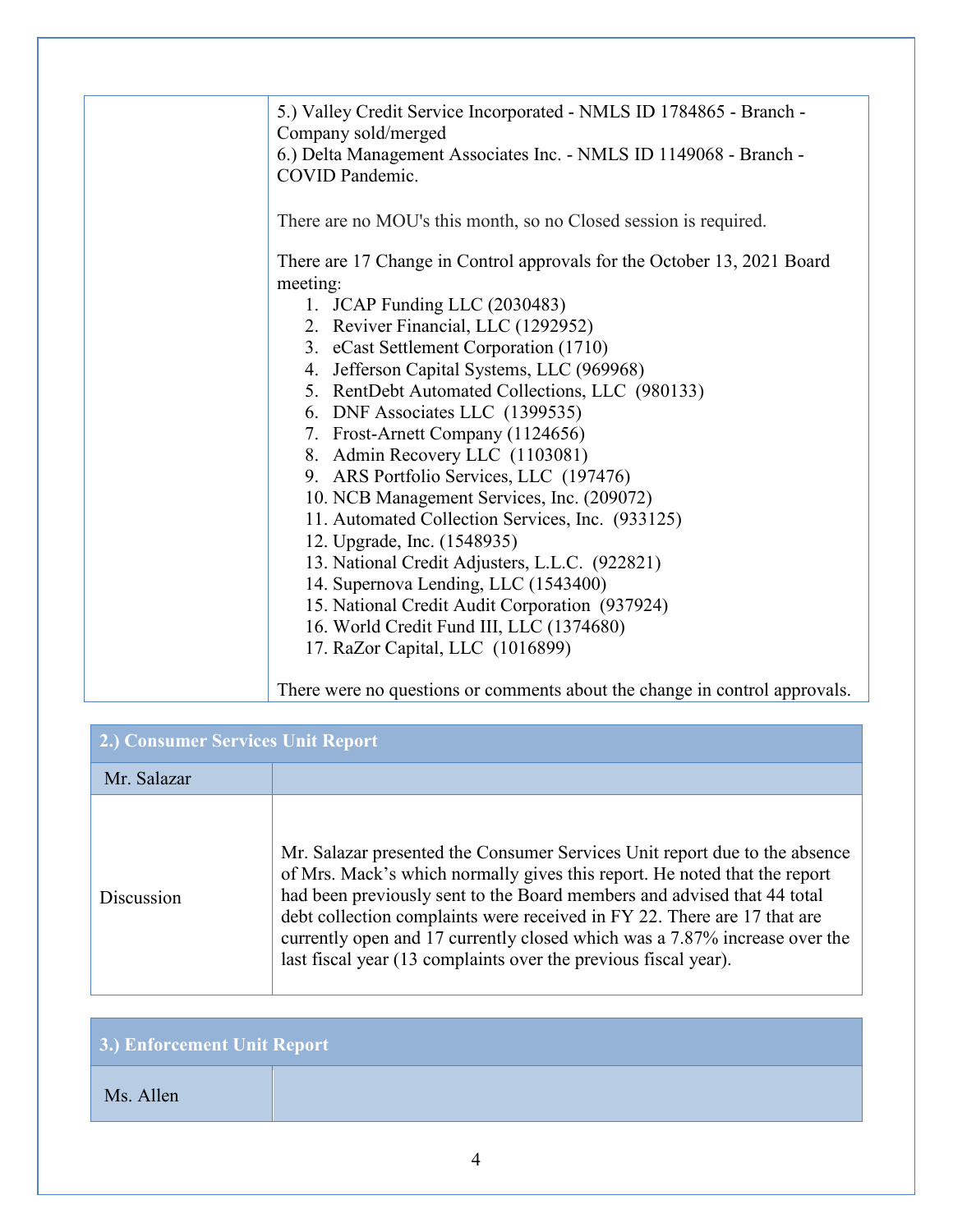| 4) Medical Debt Bill Implementation<br>Mr. Bellman<br>Mr. Bellman advised the Board that the Office held an initial meeting with<br>advocates and industry representatives which provided feedback on<br>implementation. Staff is continuing to work through counsel to coordinate<br>with the health department, and is hoping to have a meeting on Friday with<br>industry representatives, through their lobbyists and associated entities, to<br>provide some feedback on some of the main issues they perceive with regard<br>the other government agencies to make sure appropriate impact and effects<br>are considered and to develop the workable approaches for implementation.<br>Mr. Bellman said that OCFR will continue to do that and circle back to the<br>Board on that issue. The main thrust of the law doesn't go into effect until<br>Discussion<br>January 1. However, questions have been raised as to whether the law can be<br>effective if no regulations are promulgated about payment plans. That piece<br>remains open and Mr. Bellman stated he would keep the Board apprised of<br>any additional information. However, he said that a consensus seems to be<br>that collections can't proceed until all the regulations are issued.<br>Ms. Holland asked a question about how Maryland specifically defines<br>Medical Bill debt. Mr. Bellman's response was it pertains to patient services<br>but will provide her additional information on the specifics of the definition. | Discussion | Ms. Allen presented the Enforcement Unit report. She reported that there<br>are three $(3)$ collection agency cases in pre-charge status. |
|-----------------------------------------------------------------------------------------------------------------------------------------------------------------------------------------------------------------------------------------------------------------------------------------------------------------------------------------------------------------------------------------------------------------------------------------------------------------------------------------------------------------------------------------------------------------------------------------------------------------------------------------------------------------------------------------------------------------------------------------------------------------------------------------------------------------------------------------------------------------------------------------------------------------------------------------------------------------------------------------------------------------------------------------------------------------------------------------------------------------------------------------------------------------------------------------------------------------------------------------------------------------------------------------------------------------------------------------------------------------------------------------------------------------------------------------------------------------------------------------------------------------|------------|-------------------------------------------------------------------------------------------------------------------------------------------|
|                                                                                                                                                                                                                                                                                                                                                                                                                                                                                                                                                                                                                                                                                                                                                                                                                                                                                                                                                                                                                                                                                                                                                                                                                                                                                                                                                                                                                                                                                                                 |            |                                                                                                                                           |
|                                                                                                                                                                                                                                                                                                                                                                                                                                                                                                                                                                                                                                                                                                                                                                                                                                                                                                                                                                                                                                                                                                                                                                                                                                                                                                                                                                                                                                                                                                                 |            |                                                                                                                                           |
|                                                                                                                                                                                                                                                                                                                                                                                                                                                                                                                                                                                                                                                                                                                                                                                                                                                                                                                                                                                                                                                                                                                                                                                                                                                                                                                                                                                                                                                                                                                 |            | to the law's implementation. OCFR's goal is to reach out and coordinate with                                                              |

| 5.) CFBP & NACARA Update |                                                                                                                                                                                                                      |
|--------------------------|----------------------------------------------------------------------------------------------------------------------------------------------------------------------------------------------------------------------|
| Mr. Bellman              |                                                                                                                                                                                                                      |
| Discussion               | Mr. Bellman discussed the CFPB's newly issued regulations and their<br>impact on State and Federal law. He said the CFPB continues to move<br>forward with implementation and that the CFPB recently issued FAQs and |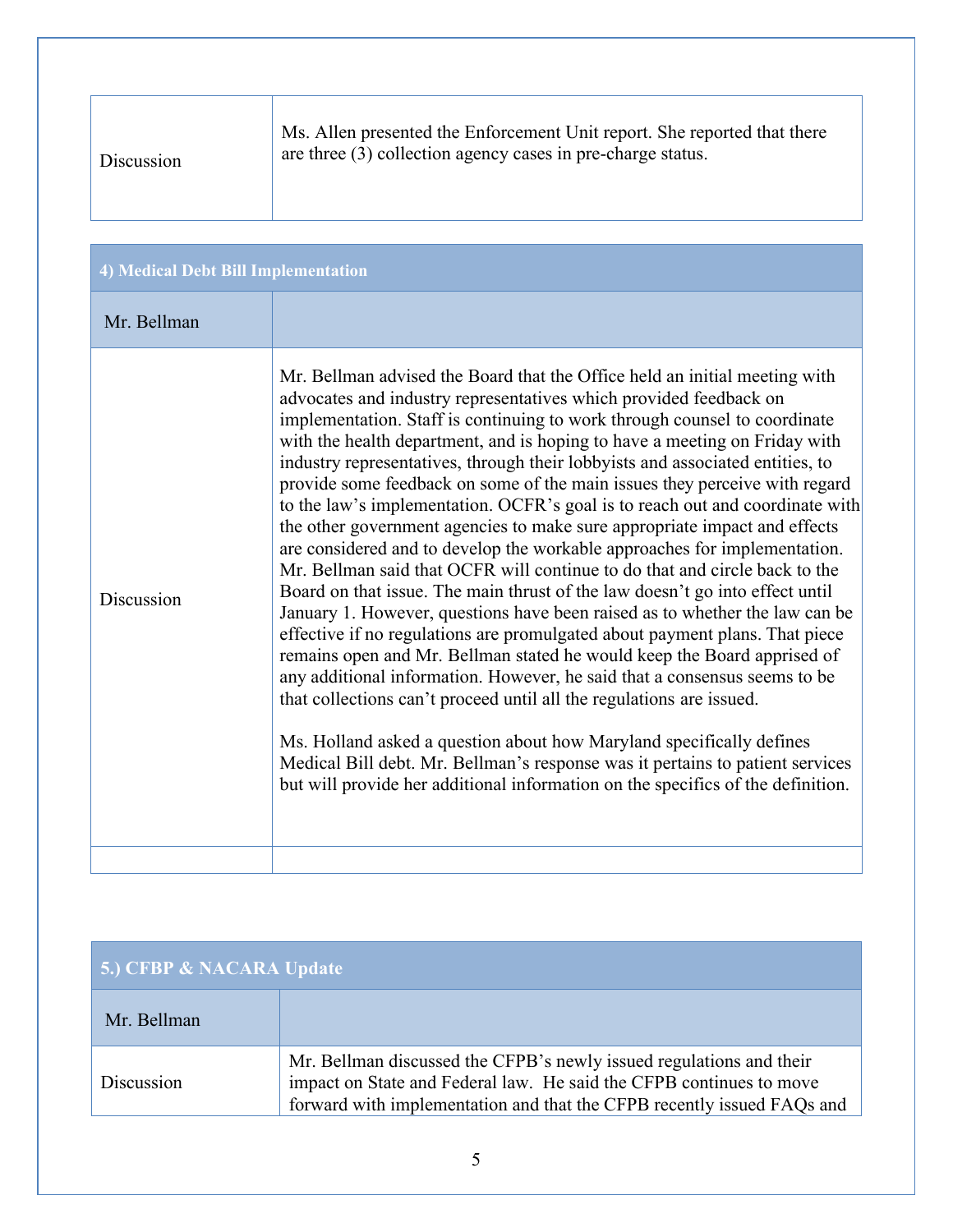|                                                | other information about a week and a half ago. The FAQ's focus was on<br>some of the issues that NACARA and CSBS had raised about both<br>operating under a trade name and use of a limited content message,<br>highlighting that a collector would still need to follow Maryland law. He<br>noted that Maryland allows for the use of trade names that are legitimately<br>registered with the NMLS. Accordingly, it appears from the FAQ that if a<br>company uses a trade name that doesn't look like a debt collector, they can<br>utilize the limited contact message. Finally, he noted that the CFPB will be<br>at OCFR's debt collection agency training later this month.                                                                                                                                                                                                                                                                                     |
|------------------------------------------------|------------------------------------------------------------------------------------------------------------------------------------------------------------------------------------------------------------------------------------------------------------------------------------------------------------------------------------------------------------------------------------------------------------------------------------------------------------------------------------------------------------------------------------------------------------------------------------------------------------------------------------------------------------------------------------------------------------------------------------------------------------------------------------------------------------------------------------------------------------------------------------------------------------------------------------------------------------------------|
| 6.) Hun stein Case                             |                                                                                                                                                                                                                                                                                                                                                                                                                                                                                                                                                                                                                                                                                                                                                                                                                                                                                                                                                                        |
| Mr. Salazar                                    |                                                                                                                                                                                                                                                                                                                                                                                                                                                                                                                                                                                                                                                                                                                                                                                                                                                                                                                                                                        |
| Discussion                                     | Mr. Salazar advised the Board there were no new developments on the Hun<br>stein case.                                                                                                                                                                                                                                                                                                                                                                                                                                                                                                                                                                                                                                                                                                                                                                                                                                                                                 |
| 7.) OCFR Collection<br><b>Agency Symposium</b> |                                                                                                                                                                                                                                                                                                                                                                                                                                                                                                                                                                                                                                                                                                                                                                                                                                                                                                                                                                        |
| Ms. Merchant                                   |                                                                                                                                                                                                                                                                                                                                                                                                                                                                                                                                                                                                                                                                                                                                                                                                                                                                                                                                                                        |
| Discussion                                     | Mr. Salazar introduced Meredith Merchant, OCFR's Director of Outreach.<br>She was asked to present information about the incoming OCFR virtual<br>information session for collection agencies.<br>Ms. Merchant informed the Board that OCFR staff will be hosting the<br>webinar on October 26, 2021. It will include speakers from the CFPB and<br>industry trade associations, in addition to presentations from OCFR's<br>licensing, compliance, consumer services, and enforcement units. The<br>webinar has currently 183 registrants and ten OCFR staff members will<br>attend. There targeted audience is collection agencies. Invitations were sent<br>to, all of license agencies who were encouraged to share about the session<br>with interested individuals. The agenda will include a variety of topics such<br>as Regulatory groups to help smaller businesses, State updates, purchasing<br>standards and medical debt law with numerous other topics. |
| Adjournment                                    | Mr. Salazar concluded with miscellaneous comments about Ms. Hayes'<br>service on the Board. Ms. Holland informed the Board said she admired<br>her leadership on the Board and with their recent conversation she<br>determined the pandemic played a huge role in her having to withdraw from<br>the Board and sell her agency. This fact caused Mrs. Holland to express her<br>concern for smaller businesses and their loss within the industry. Mr.<br>Bellman acknowledged Ms. Hollands' concern by stating the point of the                                                                                                                                                                                                                                                                                                                                                                                                                                      |